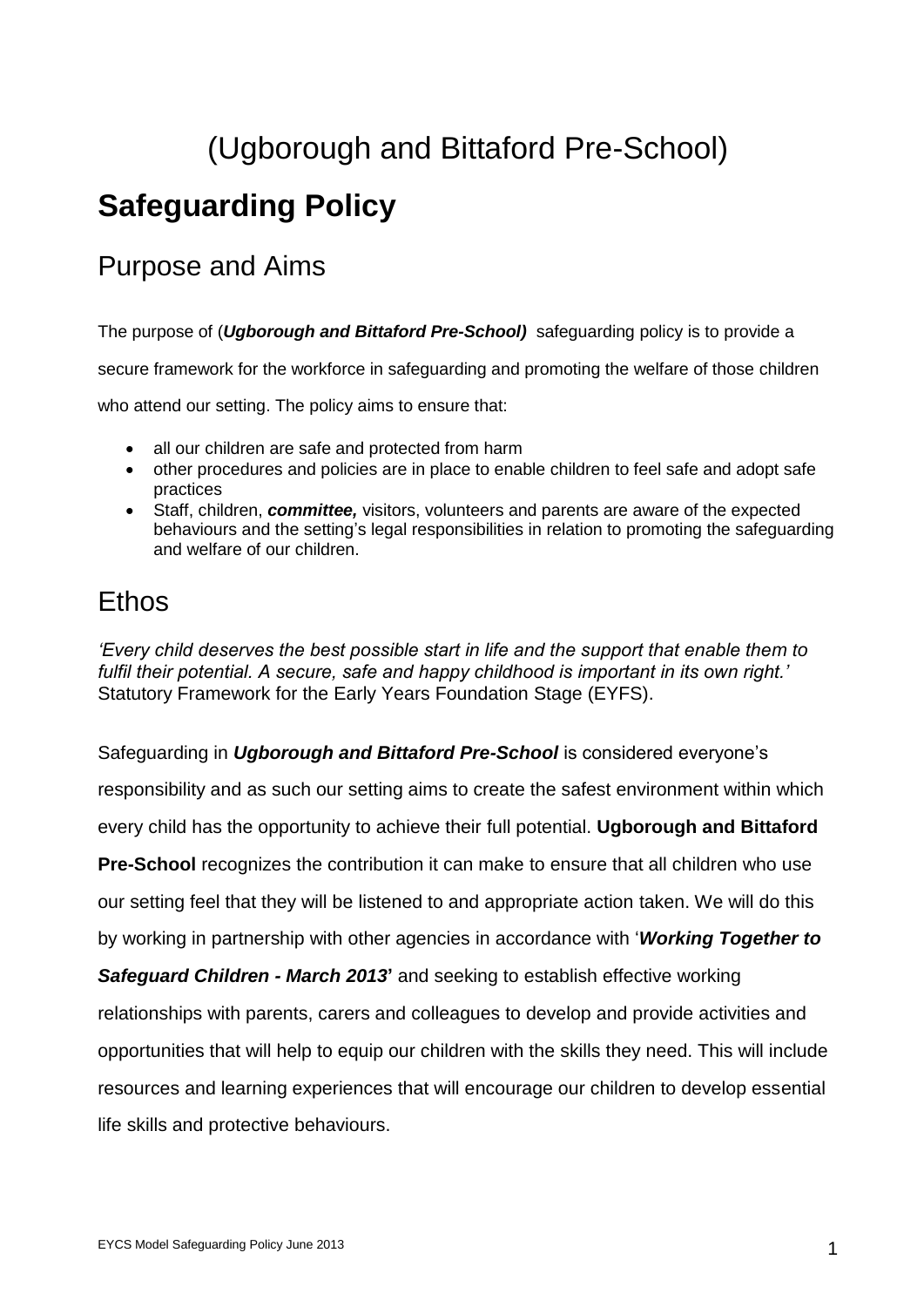### Responsibilities and expectations

**Ugborough and Bittaford Pre-School** has *a committee* whose legal responsibility it is to make sure that the setting has an effective safeguarding policy and procedures in place and monitors that the setting complies with them. The *committee* should also ensure that the policy is made available to parents and carers if requested. It is the responsibility of the *committee* to ensure that all staff and volunteers are properly checked to make sure they are safe to work with the children who attend our setting, that the setting has procedures for handling allegations of abuse made against members of staff (including the Playleader/Manager) or volunteers and ensure the safe and appropriate use of cameras, mobile phones, technology and on line equipment within the setting. The *committee* has appointed a Safeguarding Designated Officer (SDO) who has lead responsibility for dealing with all safeguarding issues in our setting.

The **Safeguarding Designated Officer** is **Tania Barretto.** If they are not available then contact the **Deputy Safeguarding Designated officer Naomi Williams.** *(These persons can also be contacted with any safeguarding concerns).* 

#### The **Named Member of the Trustees/Committee for Safeguarding** is **Katie Drew**

It is the responsibility of the SDO to ensure that all safeguarding issues raised in setting are effectively responded to, recorded and referred to the appropriate agency. They are also responsible for arranging the whole settings safeguarding training for all staff and volunteers who work with children and young people in our setting. The SDO must ensure that the whole settings safeguarding training takes place at least every three years; which they can deliver within setting provided they are linked in to the support and quality assurance process offered by the Local Authority.

The SDO is required to attend or ensure that a senior member of staff who has the relevant training and access to appropriate supervision, attends where appropriate, all child protection case conferences, reviews, core groups or meetings where it concerns a child at our setting and to contribute to multi-agency discussions to safeguard and promote the child's welfare.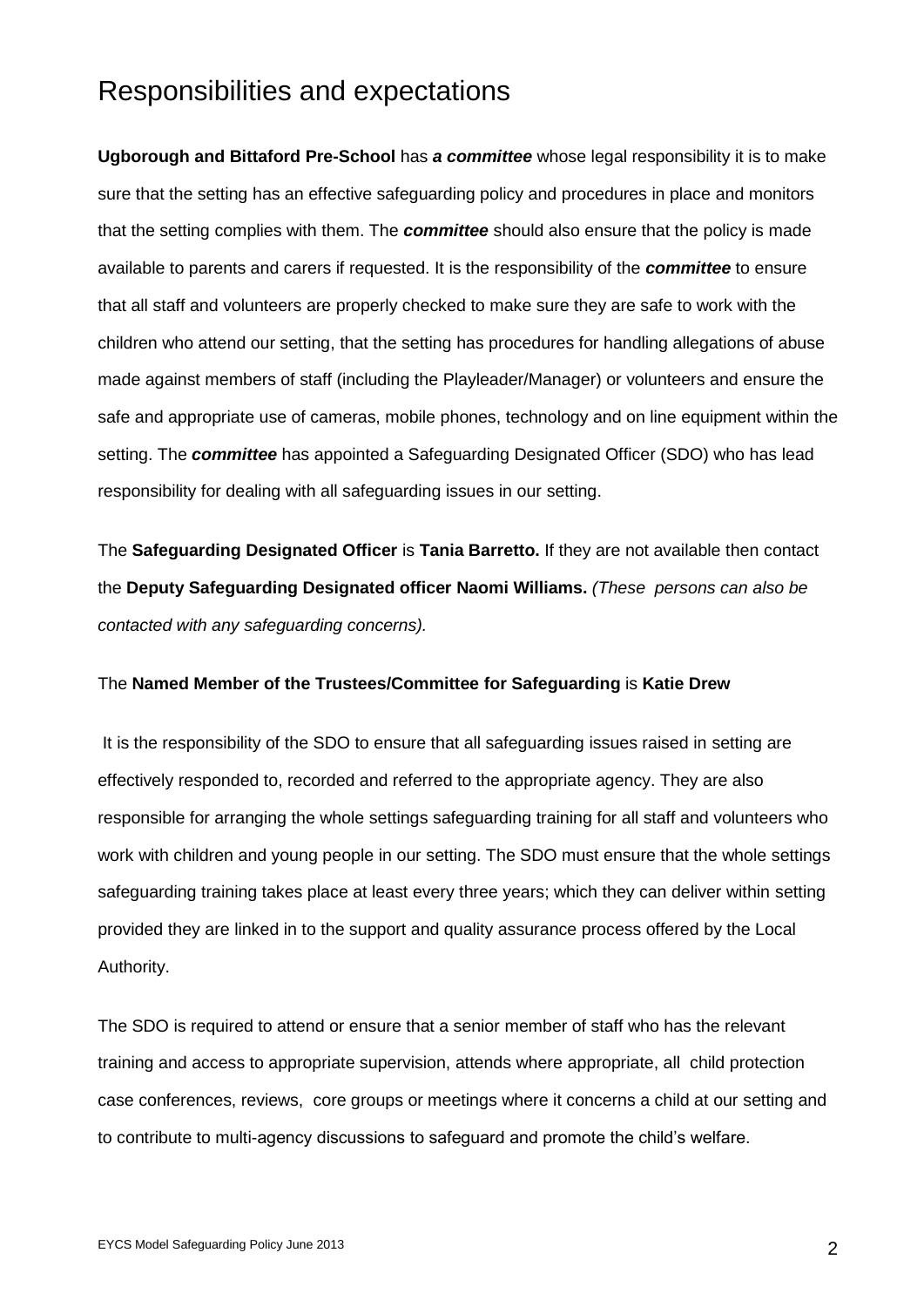The SDO is responsible for ensuring the acceptable, safe use and storage of all camera technology, images, and mobile phones through the implementation, monitoring and reviewing of the appropriate polices and procedures. This includes the E-safety Policy which includes Camera & Image Policy, Mobile Phone Policy, Acceptable Use Policy.

All Child Protection concerns need to be acted on **immediately**. If you are concerned that a child may be at risk or is actually suffering abuse, you must tell the Safeguarding Designated Officer.

## **All Adults, including the SDO, have a duty to refer all known or suspected cases of abuse to the relevant agency including MASH (Multi Agency Safeguarding Hub), Children and Young Peoples Service (CYPS) – Social Care, or the Police.** Where a disclosure is made to a visiting staff member from a different agency, e.g. Early Years Consultants, Health Visitors, it is the responsibility of that agency staff to formally report the referral to the Setting's Designated Person in the first instance. Any records made should be kept securely on the Child's Protection file.

### Recognising concerns, signs and indicators of abuse

Safeguarding is not just about protecting children from deliberate harm. For our setting it includes such things as child safety, bullying, racist abuse and harassment, visits, intimate care and internet safety etc. However it must be acknowledged that technology itself will not present the greatest risk, but the behaviours of individuals using such equipment will. The witnessing of abuse can have a damaging affect on those who are party to it, as well as the child subjected to the actual abuse, and in itself will have a significant impact on the health and emotional well-being of the child. Abuse can take place in any family, institution or community setting, by telephone or on the internet. Abuse can often be difficult to recognise as children may behave differently or seem unhappy for many reasons, as they move through the stages of childhood or their family circumstances change. However, it is important to know the indicators of abuse and to be alert to the **need to consult further.**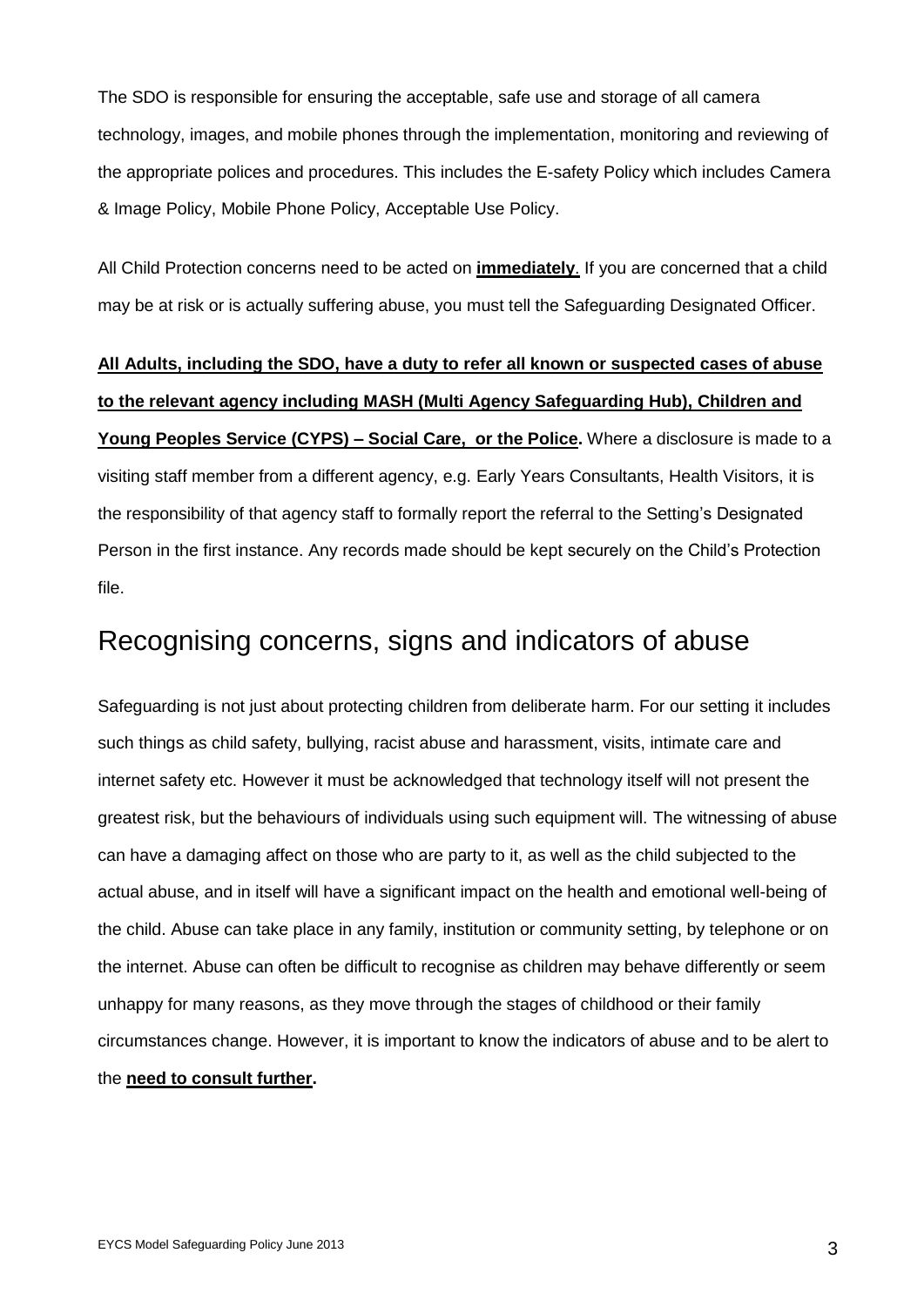### Physical Abuse

This can involve hitting, shaking, throwing, poisoning, punching, kicking, scalding, burning, drowning and suffocating. It can also result when a parent or carer deliberately causes the ill health of a child in order to seek attention through fabricated or induced illness. This was previously known as Munchausen's Syndrome by Proxy.

### Emotional Abuse

Emotional Abuse is where a child's need for love, security, recognition and praise is not met. It may involve seeing or hearing the ill-treatment of someone else such as in Domestic Violence or Domestic Abuse. A parent, carer or authority figure is considered emotionally abusive when they are consistently hostile, rejecting, threatening or undermining toward a child or other family member. It can also occur when children are prevented from having social contact with others or if inappropriate expectations are placed upon them. Symptoms that indicate emotional abuse include:

- Excessively clingy or attention seeking.
- Very low self-esteem or excessive self-criticism.
- Withdrawn behaviour or fearfulness.
- Lack of appropriate boundaries with strangers; too eager to please.
- Eating disorders or self-harm

### Sexual Abuse

Sexual abuse involves forcing or enticing a child or young person to take part in sexual activities, whether or not the child is aware of what is happening. This may include physical contact both penetrative and non-penetrative, or viewing pornographic material including through the use of the internet. Indicators of sexual abuse include: allegations or disclosures, genital soreness, injuries or disclosure, sexually transmitted diseases, inappropriate sexualized behaviour including words, play or drawing.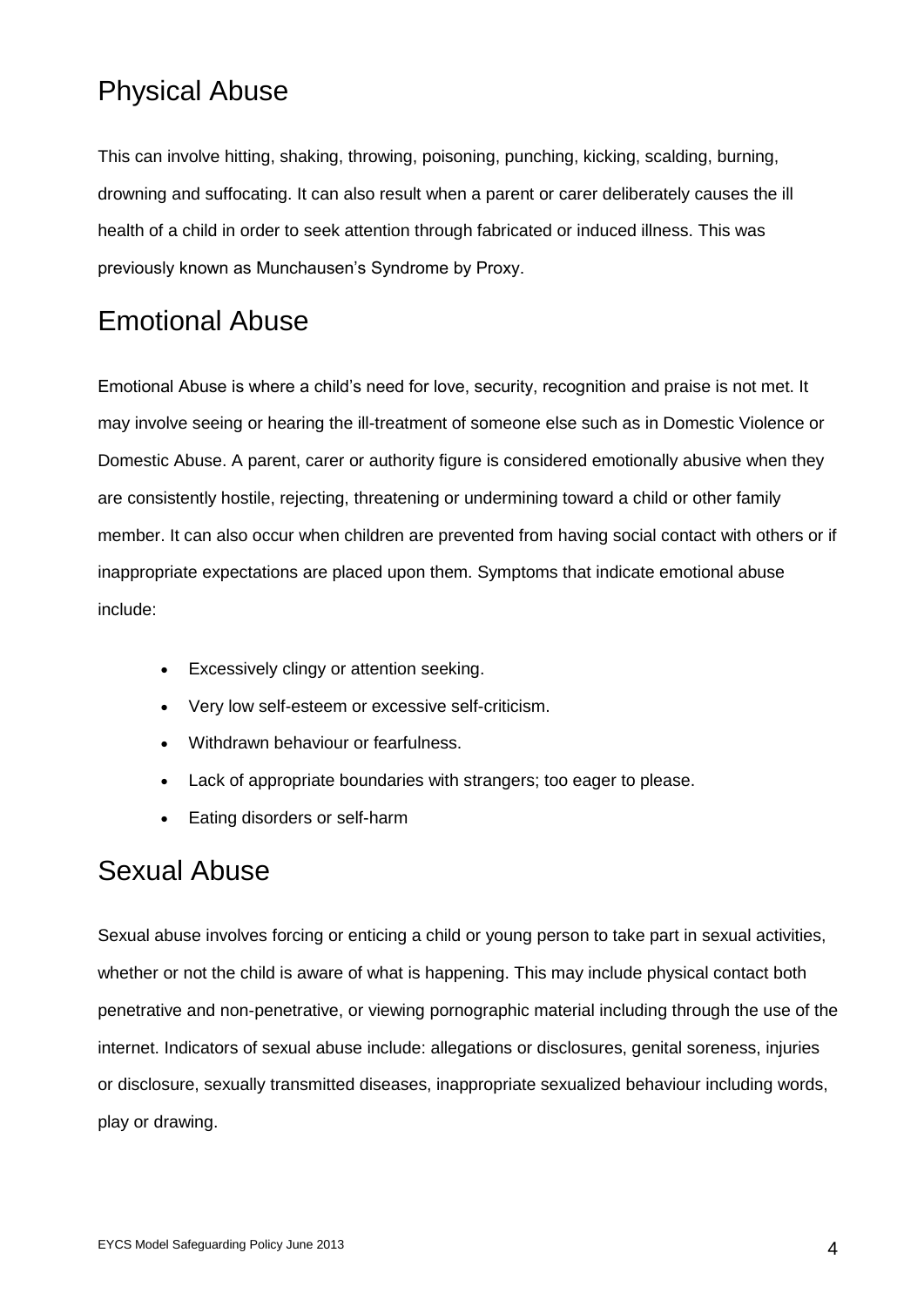### **Neglect**

Neglect is the persistent failure to meet a child's basic physical and/or psychological needs which can significantly harm their health and development. Neglect can include inadequate supervision (being left alone for long periods of time), lack of stimulation, social contact or education, lack of appropriate food, shelter, appropriate clothing for conditions and medical attention and treatment when necessary.

### What to do if you are concerned

If a child makes an disclosure or allegation of abuse against an adult or other child or young person, it is important that you:

- Stay calm and listen carefully.
- Reassure them that they have done the right thing in telling you.
- Do not investigate or ask leading questions.
- Let them know that you will need to tell someone else.
- Do not promise to keep what they have told you a secret.
- Inform your Safeguarding Designated Officer as soon as possible.
- Make a written record of the allegation, disclosure or incident which you must sign, date and record your position using the setting safeguarding record log forms.

If you are concerned that a member of staff or adult in a position of trust poses a danger to a child or young person or that they might be abusing a child or young person you should report your concerns to the Safeguarding Designated Officer. Where those concerns relate to the Safeguarding Designated Officer however, this should be reported to the *Chair of Committee* using the settings 'Whistle blowing' policy.

## Managing Allegations

We are aware of the possibility of allegations being made against members of staff or volunteers that are working or may come into contact with children and young people whilst in our setting.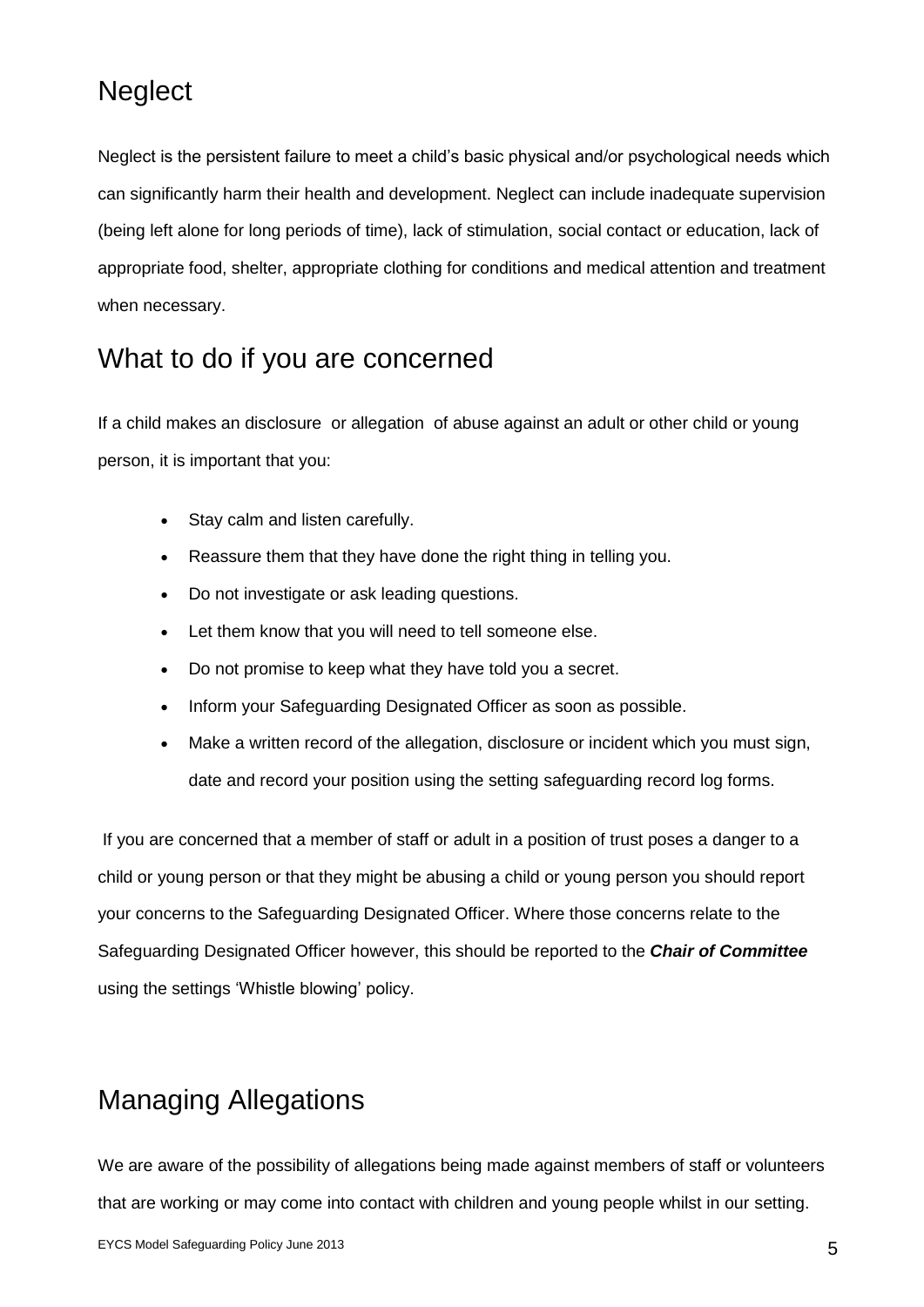Allegations will usually be that some kind of abuse has taken place. This could include inappropriate behaviour displayed by members of staff or other persons working with the children such as inappropriate sexual comments, excessive one to one attention beyond the requirements their role and responsibilities, inappropriate sharing or images. They can be made by children and young people or other concerned adults. Allegations are made for a variety of reasons:

- Abuse has actually taken place.
- Something has happened to the child that reminds them of a past event the child is unable to recognize that the situation and people are different; Children can misinterpret your language or your actions.
- Some children recognise that allegations can be powerful and if they are angry with you about something they can make an allegation as a way of hitting out.
- An allegation can be a way of seeking attention.

If an allegation is made against an adult in a position of trust whether they be members of staff or volunteers this should be brought to the immediate attention of the SDO who will advise the *Chair of Committee.* In the case of the allegation being made against the SDO this will be brought to the immediate attention of the *Chair of Committees*. The SDO/*Chair of Committees* will need to discuss with the Local Authority Designated Officer (LADO) the nature of the allegations made against the adult, in order for the appropriate action to be taken. This may constitute an initial evaluation meeting or strategy discussion depending on the allegation being made. *Chair of committees* will need to:

- Refer to the Local Authority Designated Officer (LADO) immediately and follow up in writing within 48 hours. Consider safeguarding arrangements of the child or young person to ensure they are away from the alleged abuser.
- Contact the parents or carers of the child/young person if advised to do so by the LADO.
- Consider the rights of the staff member for a fair and equal process of investigation.
- Advise Ofsted of allegation within 14 days of the allegation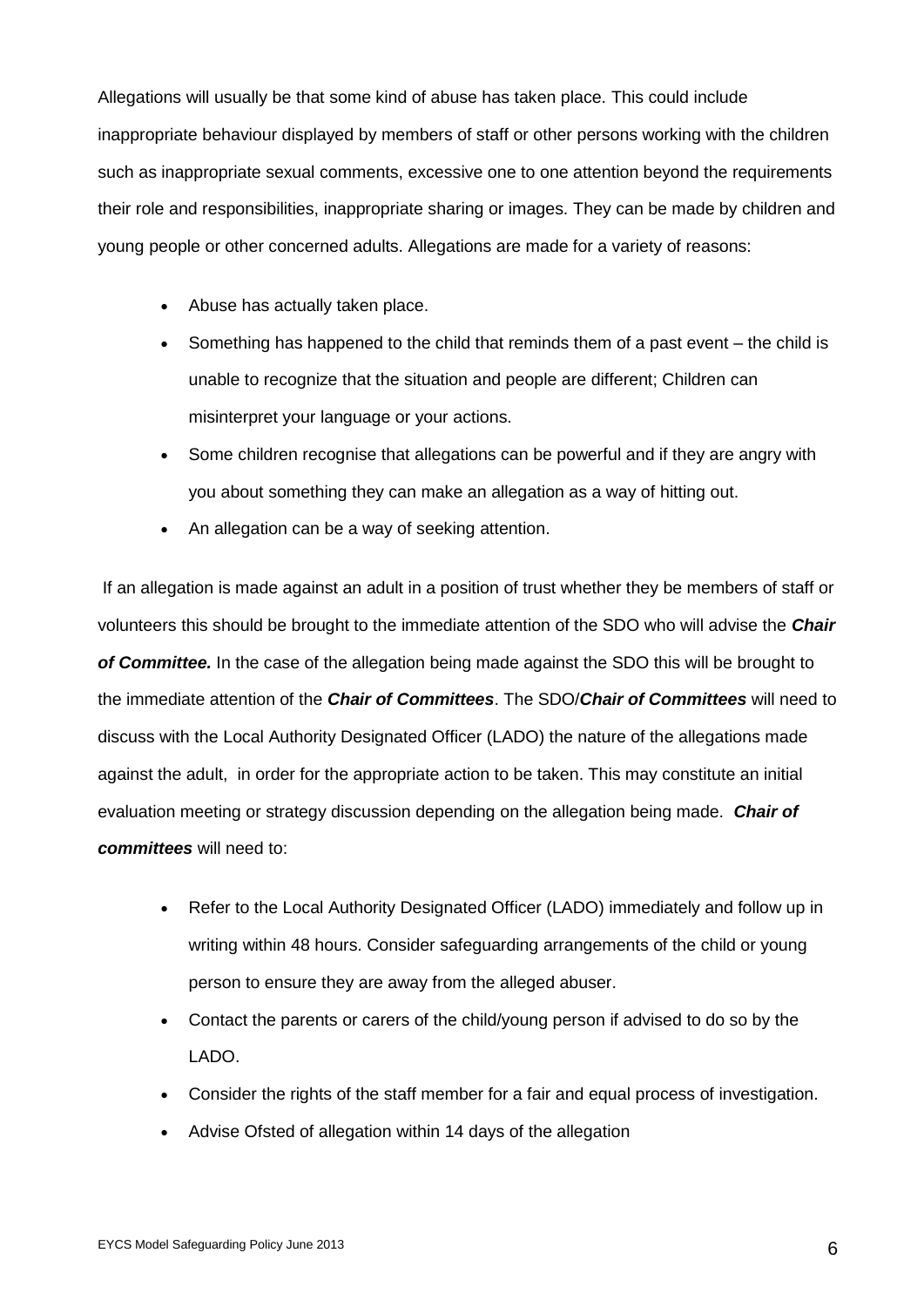- Ensure that the appropriate disciplinary procedures are followed including whether suspending a member of staff from work until the outcome of any investigation if this is deemed necessary.
- Act on any decision made in any strategy meeting.
- Advise the Independent Safeguarding Authority where a member of staff has been disciplined or dismissed as a result of the allegations being founded.

A copy of "**What to do if you're worried a child is being abused"** booklet is kept with this policy. This sets out the guidelines on dealing with incidents, disclosures and the procedures that must be followed.

### **Training**

All members of staff and volunteers will have access to whole setting safeguarding training at least every three years in line with Devon Safeguarding Children's Board (DSCB). We will also, as part of our induction, issue information in relation to our Safeguarding policy and any policy related to safeguarding and promoting our children/young people's welfare to all newly appointed staff and volunteers.

Our Safeguarding Designated Officer will undertake further safeguarding training, Group 3 DSCB Multi-agency Safeguarding course or Group 3 Refresher Courses, in addition to the whole setting training. This will be undertaken at least every three years which updates their awareness and understanding of the impact of the wide agenda of safeguarding issues. This will support both the SDO to be able to better undertake their role and support the setting in ensuring our safeguarding arrangements are robust and achieving better outcomes for the children in our setting. This includes taking part in multi-agency training in addition to safeguarding training.

Our *Committee* will have access to safeguarding training and our Named *Committee* for Safeguarding will also undertake additional awareness training at least every three years. They will also be advised to undertake additional training to support their employers' role in Handling Allegations against adults who work with children and young people, including our staff and volunteers.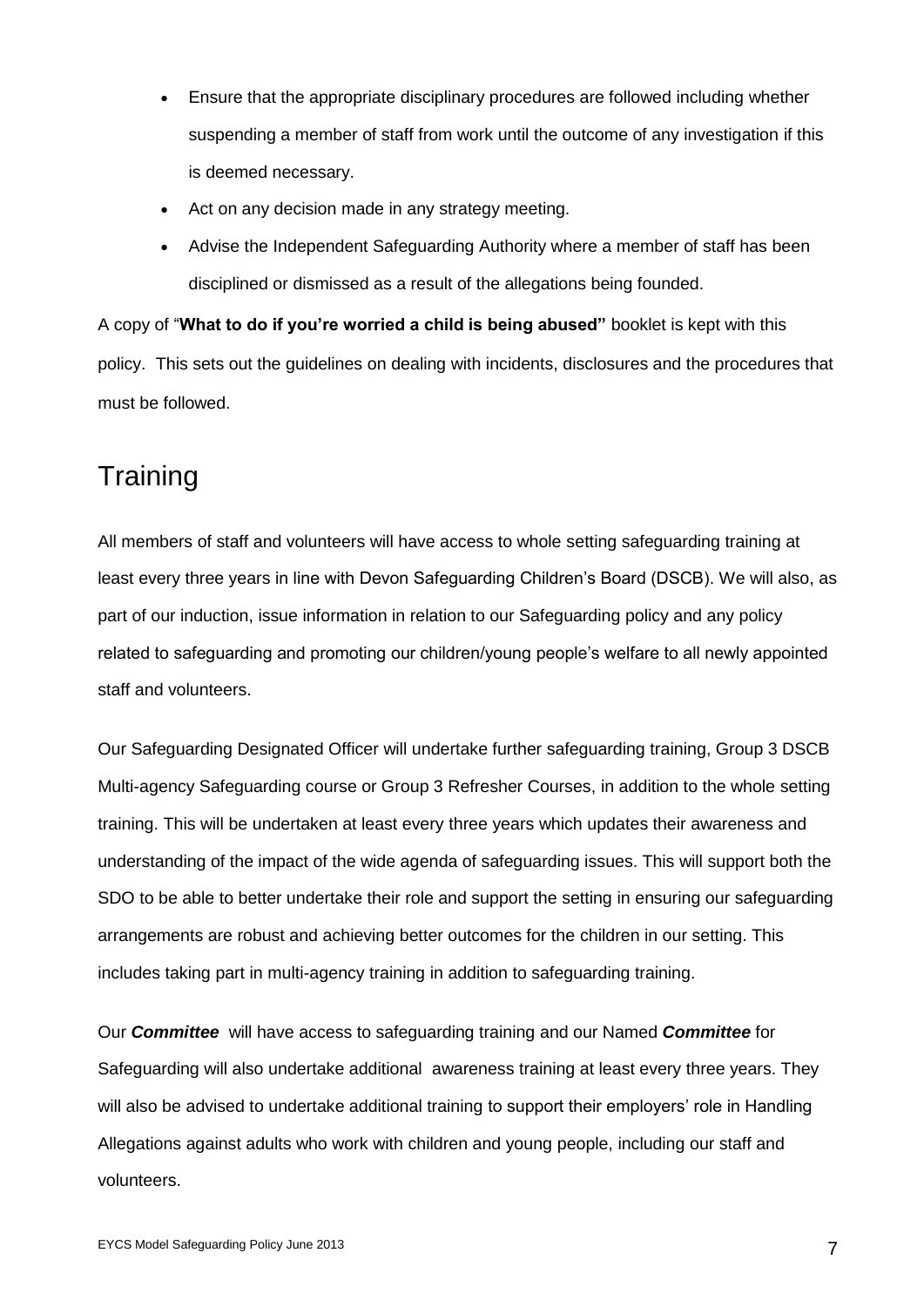Our safeguarding arrangements are reported on a annual basis to our *Committee* and our Safeguarding policy is reviewed annually, in order to keep it updated in line with local and national guidance/legislation.

We will include our Safeguarding Policy in our settings prospectus/website and will post copies of our policy throughout the setting. We are also able to arrange for our policy to be made available to parents whose first language is not English, on request.

## Mobile Phones and Cameras

**Ugborough and Bittaford Pre-School** has policies and procedures in place with regard to the use of mobile phones and cameras in the setting and on visits etc . *Need to include the settings procedures with regards to mobile phones and cameras for all staff, volunteers and visitors. The 'Online Safety – A Toolkit of Early Years Settings' is a useful guide to assist the setting with developing appropriate policies and procedures.*

## Related Setting Policies

'safeguarding covers more than the contribution made to child protection in relation to individual children. It also encompasses issues such as child health and safety, bullying and a range of other issues, for example, arrangements for meeting the medical needs of children, providing first aid, setting security, drugs and substance misuse, etc.

There may also be other safeguarding issues that are specific to the local area or population' *Safeguarding Children and Safer Recruitment in Education DfES 2007*

This policy will cross reference to related setting policies and other protocol: *(Suggested list of policies please amend as appropriate to the setting)*

| Behaviour (includes bullying)             | Adopted  |          |
|-------------------------------------------|----------|----------|
| (Including guidance on positive-handling) |          |          |
| Confidentiality                           | Adopted: |          |
| Drugs and substances                      | Adopted: |          |
| <b>E-Safety Policy</b>                    | Adopted: |          |
| <b>Mobile Phone Policy</b><br>$\bullet$   |          | Adopted: |
| <b>Health and Safety</b>                  | Adopted: |          |
| <b>Racial Discrimination</b>              | Adopted: |          |
| <b>Equality and Diverisity</b>            | Adopted: |          |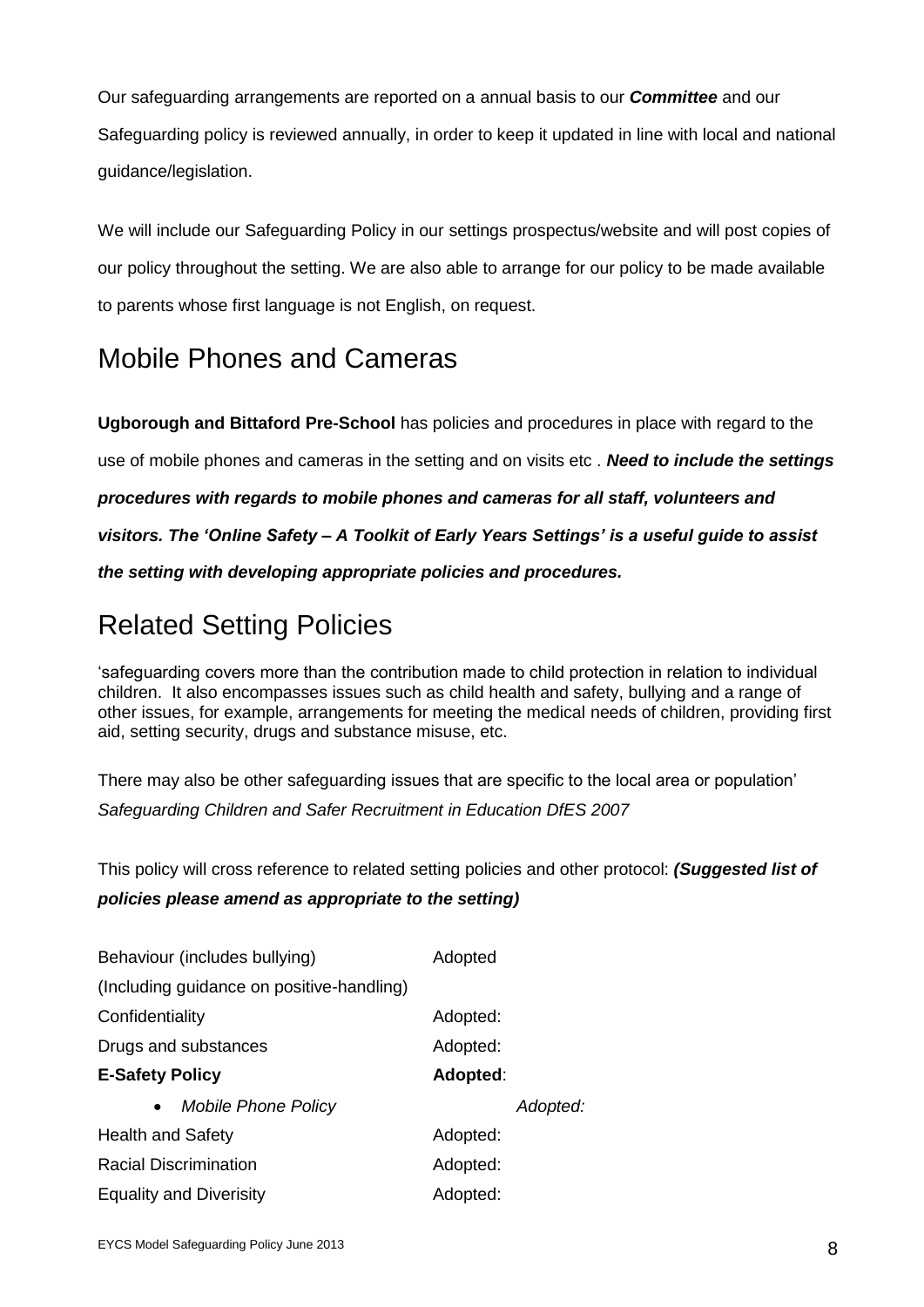| <b>Educational Visits</b>   | Adopted: |
|-----------------------------|----------|
| Code of Conduct             | Adopted: |
| <b>Whistle Blowing</b>      | Adopted: |
| <b>Managing Allegations</b> | Adopted: |
| <b>Physical Restraint</b>   | Adopted: |
| Safe Recruitment            | Adopted: |
| <b>Information Sharing</b>  | Adopted: |

## Legislation relating to this policy:

Children Act 1989, 2004 Education Act 1996, 2002 (Section 175) School Standards and Framework act 1998 Safeguarding Children and Safer Recruitment in Education Guidance DfES 2007 Every Child Matters Statutory Framework for the Early Years Foundation Stage 2012 Working Together to Safeguard Children 2013

## Manuals kept in setting:

What to do if you're worried a child is being abused 2006 Working Together to Safeguard Children 2013

Approved **(Chair of Committee signature)**  Adopted on **Adopted on Review Date Ugborough and Bittaford Pre-School** Safeguarding Policy

# *For further information regarding any child protection procedure, please consult*

## *[www.swcpp.org.uk](file://DS2CHx005.ds2.devon.gov.uk/User$/Margaret.Dean/Documents/www.swcpp.org.uk)*

Useful Contacts:

Devon Safeguarding Children Board [www.devonsafeguarding.org](http://www.devonsafeguarding.org/)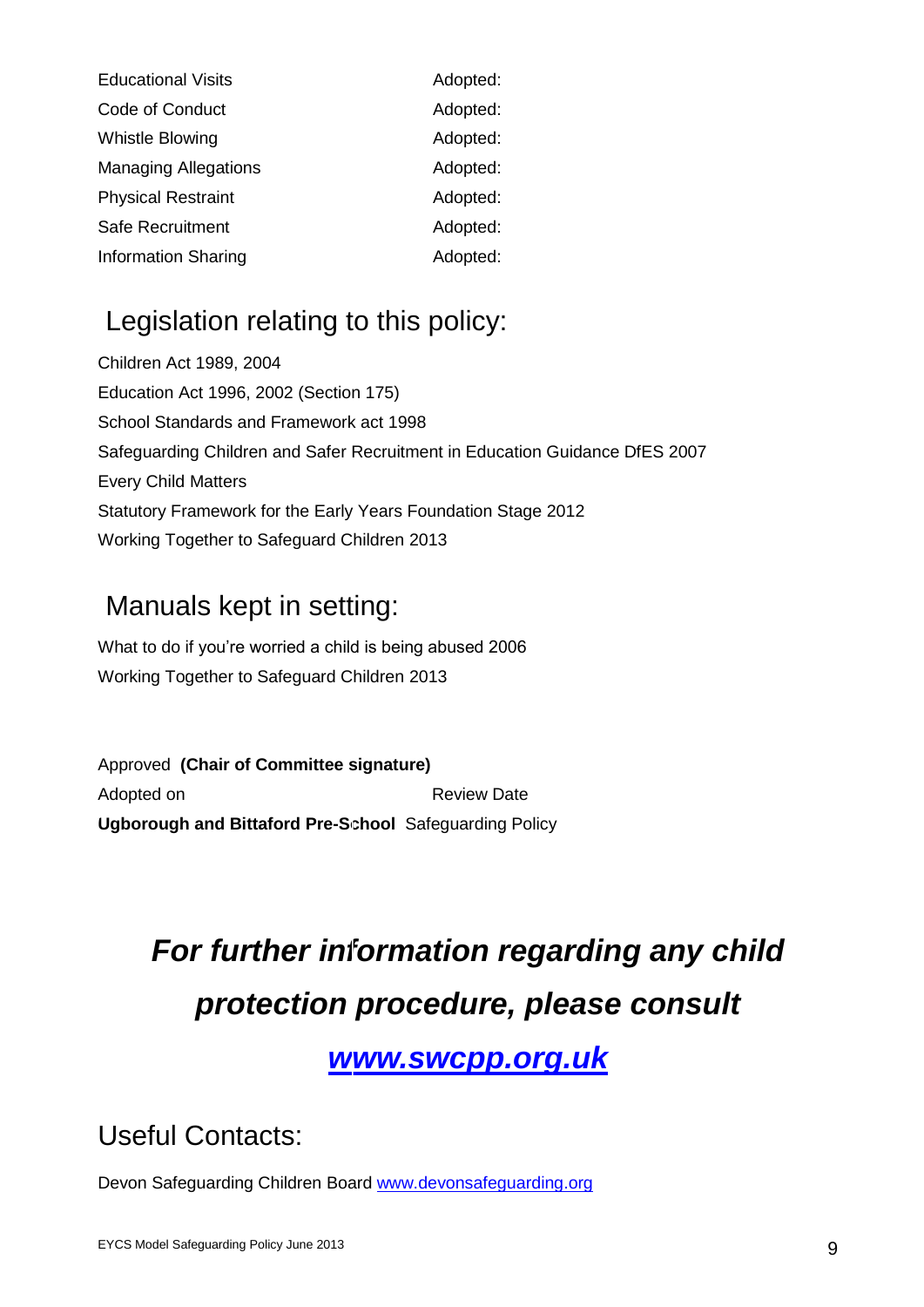South West Child Protection Procedures [www.swcpp.org.uk](http://www.swcpp.org.uk/)

Devon Early Years and Childcare Service [www.devon.gov.uk/eycs](http://www.devon.gov.uk/eycs)

Child Exploitation and Online Protection Agency [www.ceop.org.uk](http://www.ceop.org.uk/)

NSPCC Safe (Safe Activities for Everyone) Network [www.safenetwork.org.uk](http://www.safenetwork.org.uk/)

#### **CYPS area contact numbers:**

(9am - 5pm Monday to Thursday, 9am – 4pm Friday)

**Multi-agency Safeguarding Hub (MASH) 0345 155 1071** email: **[mashsecure@devon.gcsx.gov.uk](mailto:mashsecure@devon.gcsx.gov.uk)**

#### **MASH Consultation Line** 01392 388361/2

North Devon CYPS - 01271 388 660 Exeter and East CYPS - 01392 384 444 Mid Devon CYPS - 08448 805 838 Teignbridge, South & West Devon CYPS - 01392 386 000

#### **Out of hours for CYPS (Social Care):**

5pm -9am and at weekends and public holidays, please contact: Emergency Duty Service 0845 6000 388 (low-rate call)

#### **Police Central Referral Unit**: 0845 605 116

#### **EYCS Consultation Service**:

If you have concerns about a child but are unsure whether to make a Social Care referral. The numbers are:

Nikki Phillips – Locality Manager for Exeter, East and Mid Devon 01392 385394 Melissa Filby – Locality Manager for Northern Devon **01271 388901** Susan Bolt - Locality Manager for South West Devon 01626 324982

#### **DSCB**

Head of Safeguarding: 01392 386091 DSCB Office: Christina Ashforth 01392 386067

**Child Protection Chairs and Local Authority Designated** Officers for managing allegations against staff:

Allegations against staff Referral Co-ordinator 01392 384964

## Multi-Agency Safeguarding Hub – MASH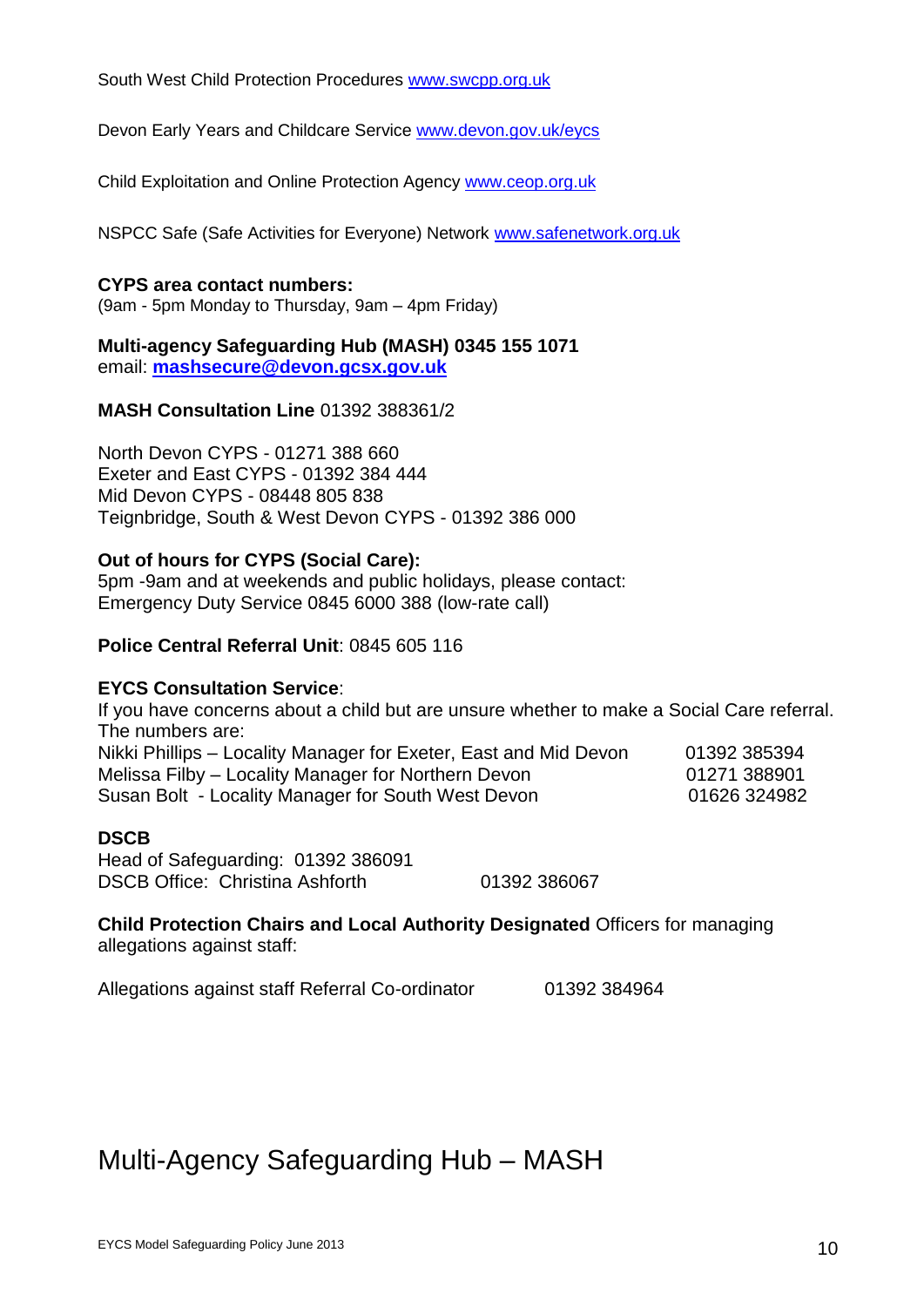- Manages contacts and referrals received from any source (usually CYPS and Police 121A reports)
- Develops a document recording the concern information and all other available information in the Hubs within agreed timescales and an Early Years and Families manager makes an informed decision using all of the available information.
- Develops concern information into an Early Years and Families referral if services are required under section 17 or section 47 of The Children Act 1989
- Liaises with the Early Response Service for children and young people who need services but do not meet The Children Act 1989 threshold
- Provides consultation to agency referrers about thresholds, appropriate action to be undertaken and services.

The Hub contributes to improved outcomes for safeguarding children because it has the ability to swiftly collate and share information held by the various agencies and to provide a multi-agency risk assessment of each case for 'actual or likely harm'.

A copy of the MASH (Multi Agency Safeguarding Hub) Factsheet for Parents available for you to look at **OR** please go to

[http://www.devon.gov.uk/mashparentsfactsheet.](http://www.devon.gov.uk/mashparentsfactsheet) pdf for a copy of the MASH Factsheet for Parents"

*The above list is not exhaustive and as new policy guidance and legislation develops within the remit of Safeguarding we will review and update our policies and procedures as appropriate and in line with the Devon Safeguarding Children Board and Local Authority.*

## Current Safeguarding Issues

(This section highlights optional extras that Settings may consider adopting to accompany their Safeguarding policy)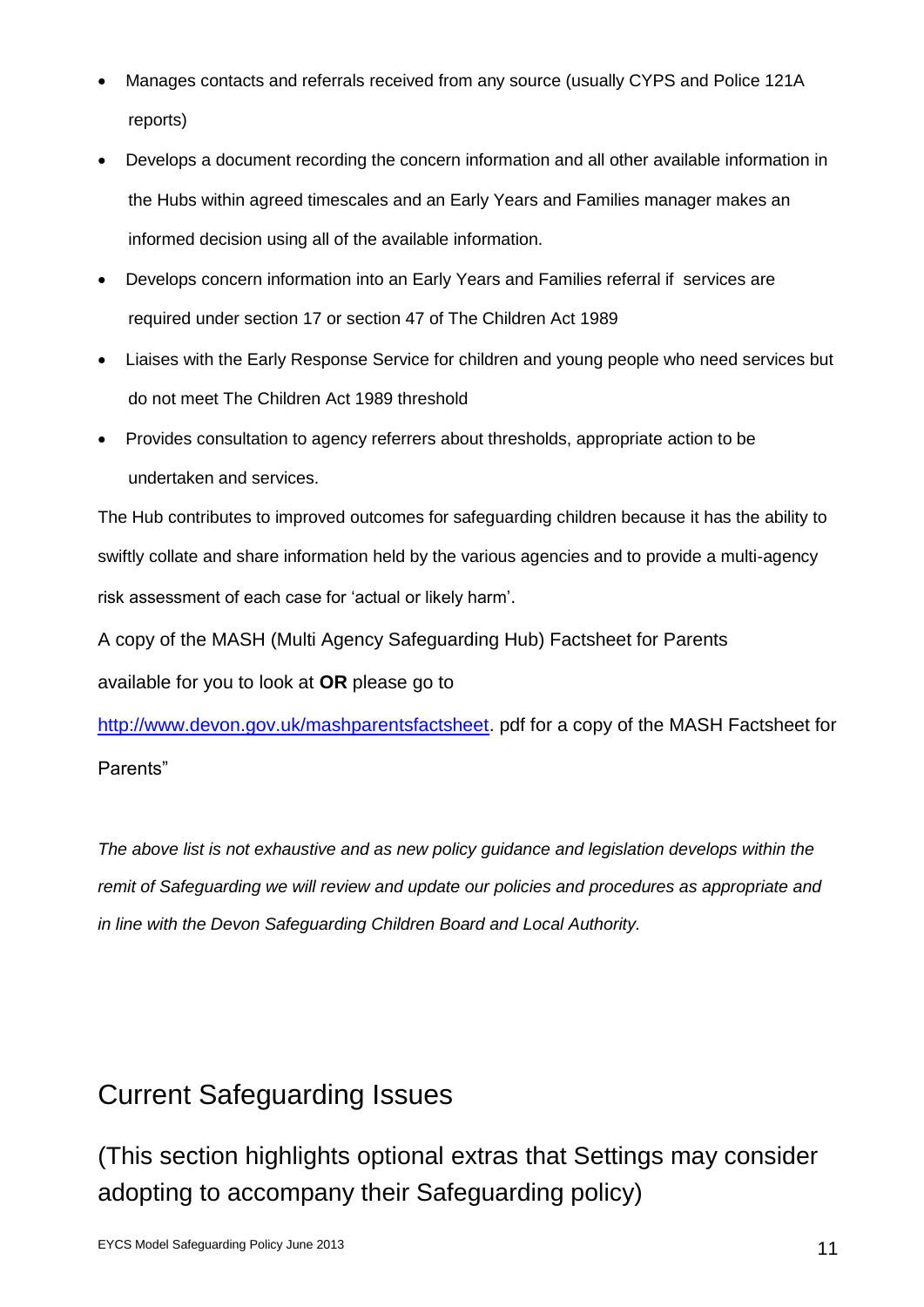*(The following Safeguarding issues are all considered to be child Protection issues and should be referred immediately to the most relevant agency. The issues featured below are linked to guidance and local procedures which can be found on the South West Child Protection Procedures at [www.swcpp.org.uk](http://www.swcpp.org.uk/) (Direct links to the policies listed below are included where available).* 

Some members of our communities hold beliefs that may be common within particular cultures but which are against the law of England. **Ugborough and Bittaford Pre-School** does not condone practices that are illegal and which are harmful to children. Examples of particular practices are:

### Child Exploitation and E-Safety

Children and young people can be exploited and suffer bullying through their use of modern technology such as the internet, mobile phones and social networking sites. In order to minimize the risks to our children and young people **Ugborough and Bittaford Pre-School** will ensure that we have in place appropriate measures such as security filtering, and an acceptable use policy linked to our E-Safety policy. We will ensure that staff are aware of how not to compromise their position of trust in or outside of the setting and are aware of the dangers associated with social networking sites.

Our E-safety policy will clearly state that mobile phone, camera or electronic communications with a child at our setting is not acceptable other than for approved setting business. Where it is suspected that a child is at risk from internet abuse or cyber bullying we will report our concerns to the appropriate agency.

## Forced Marriage

**Ugborough and Bittaford Pre-School** does not support the idea of forcing someone to marry without their consent.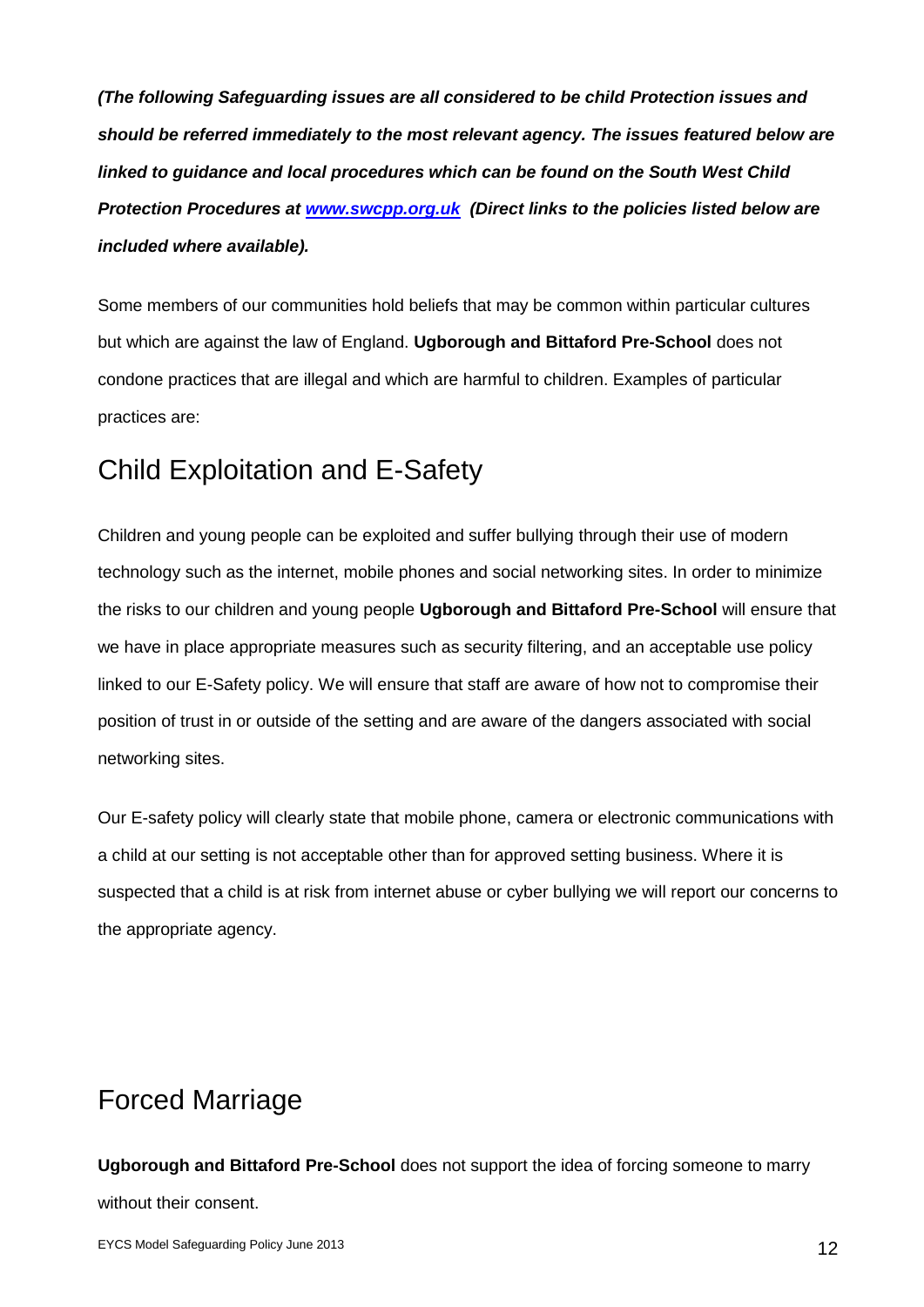### Under-age Marriage

In England, a young person cannot legally marry until they are 16 years old (without the consent of their parents or carers) nor have sexual relationships.

### Genital mutilation/female circumcision

This is against the law, yet for some communities it is considered a religious act and cultural requirement. It is illegal for someone to arrange for a child to go abroad with the intention of having her circumcised. If any of the above areas of concern is brought to the attention of **Ugborough and Bittaford Pre-School** we will report those concerns to the appropriate agency in order to prevent this form of abuse taking place.

### Ritualistic Abuse

Some faiths believe that spirits and demons can possess people (including children). What should never be considered is the use of any physical or psychological violence to get rid of the possessing spirit. This is abusive and will result in the criminal conviction of those using this form of abuse even if the intention is to help the child.

### Sexually Active under Eighteen years old

It is acknowledged by those working with young people that most young people under the age of 18 will have an interest in sex and sexual relationships. The Protocol for Sexually Active Young People under 18 years old has been designed to assist those working with children and young people to identify where these relationships may be abusive, and the children and young people may need the provision of protection or additional services.

## Safeguarding Disabled Children

Disabled children have exactly the same human rights to be safe from abuse and neglect, to be protected from harm and achieve the Every Child Matters outcomes as non-disabled children.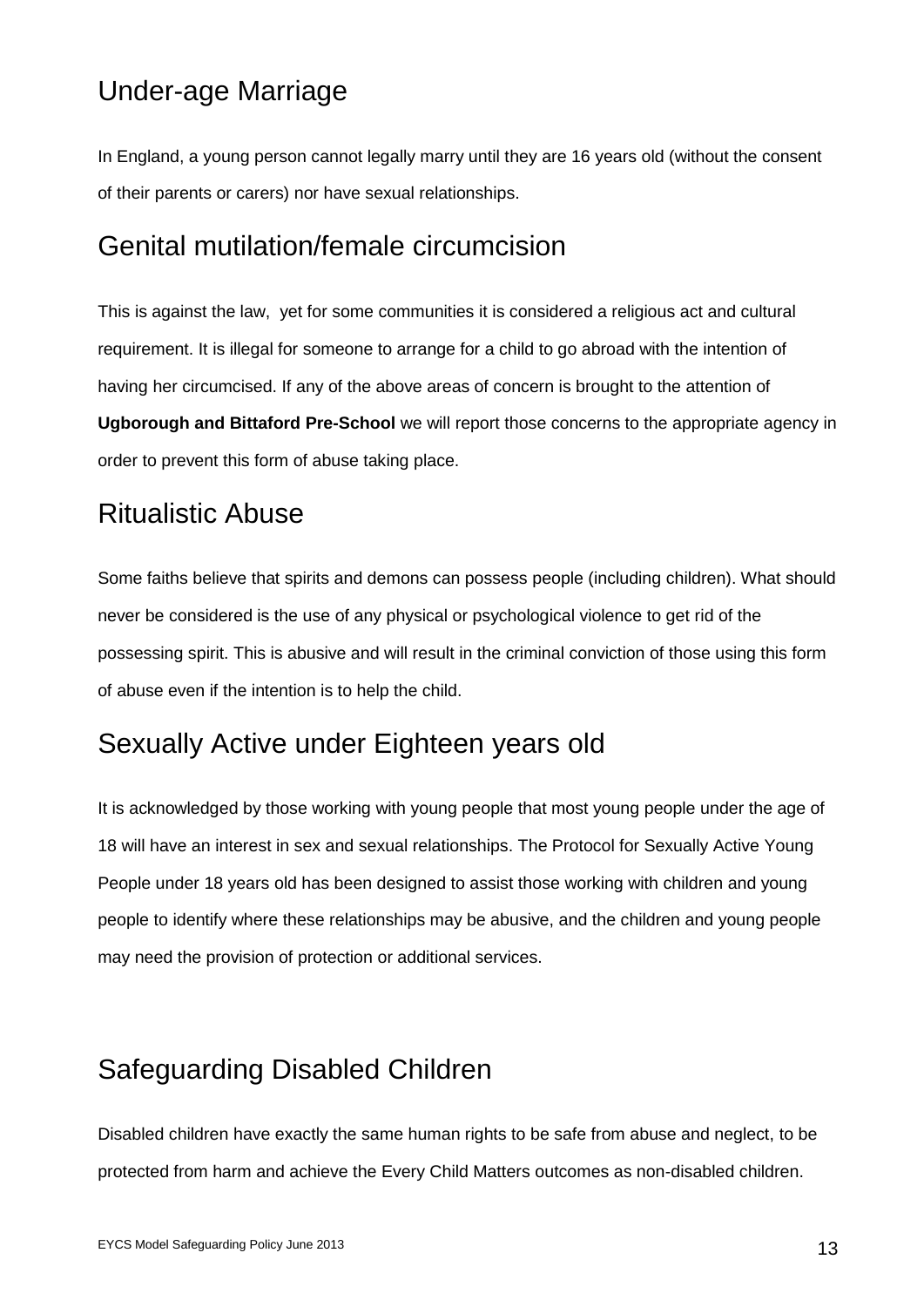Disabled children do however require additional action. This is because they experience greater risks and *'created vulnerability'* as a result of negative attitudes about disabled children and unequal access to services and resources, and because they may have additional needs relating to physical, sensory, cognitive and/ or communication impairment (*Safeguarding Children, DCSF, July 2009)* **Ugborough and Bittaford Pre-School** will ensure that our disabled children are listen too and responded to appropriately where they have concerns regarding abuse. In order to do this we will ensure that our staff and volunteers receive the relevant training to raise awareness and have access to specialist staff in the event they have concerns regarding abuse of a child.

### Safer Recruitment and Selection

It is a requirement for all agencies to ensure that all staff recruited to work with children and young people are properly selected and checked. At **Ugborough and Bittaford Pre-School** we will ensure that we have a member on every recruitment panel who has received the appropriate recruitment and selection training. That all of our staff are appropriately qualified and have the relevant employment history and checks to ensure they are safe to work with children in compliance with the Key Safeguarding Employment Standards.

## Honour Based Violence

Honour based violence' is a crime or incident, which has or may have been committed to protect or defend the honour of the family and/or community'. It is important to be alert to signs of distress and indications such as self-harm, absence from setting, infections resulting from female genital mutilation, isolation from peers, being monitored by family, not participating in setting activities, unreasonable restrictions at home. Where it is suspected that a child/young person is at risk form Honour based violence **Ugborough and Bittaford Pre-School** will report those concerns to the appropriate agency in order to prevent this form of abuse taking place.

## Trafficked Children

Child trafficking involves moving children across or within national or international borders for the purposes of exploitation. Exploitation includes children being used for sex work, domestic work, restaurant/ sweatshop, drug dealing, shoplifting and benefit fraud. Where **Ugborough and**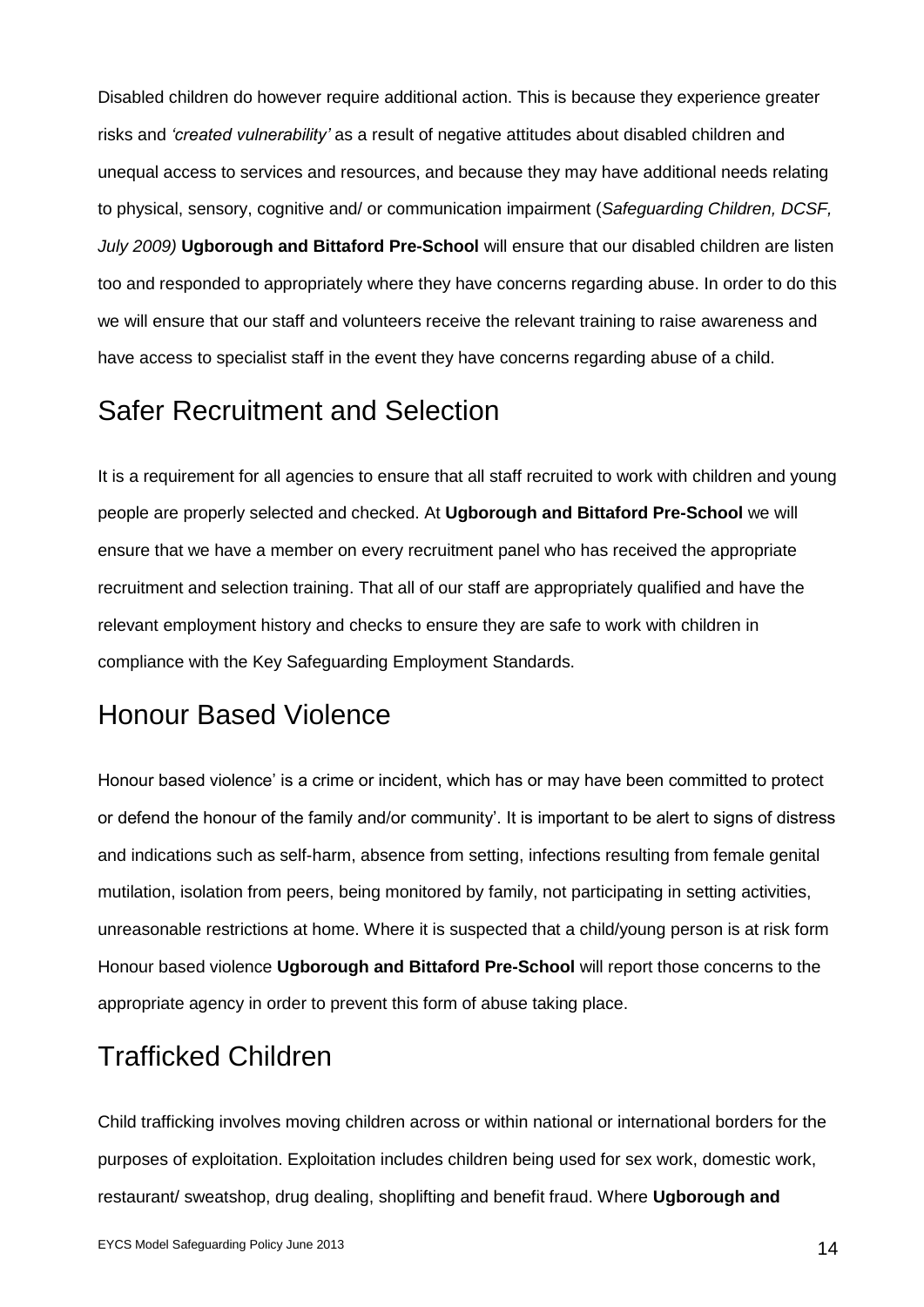**Bittaford Pre-School** is made aware of a child is suspected of or actually being trafficked/exploited we will report our concerns to the appropriate agency.

## Domestic Abuse

The Government defines domestic abuse as **"Any** *incident of threatening behaviour, violence or abuse (psychological, physical, sexual, financial or emotional) between adults who are or have been intimate partners or family members regardless of gender or sexuality".* 

Staff need to understand what is required of them if children are members of the household where domestic abuse is known or suspected to be taking place. Our policy includes action to be taken regarding referrals to the Police and Children and Young People's Services and any action to be taken where a member of staff is the alleged perpetrator or victim of domestic abuse. At **Ugborough and Bittaford Pre-School** we will follow our safeguarding policy and report any suspected concerns regarding Domestic Abuse to the relevant agency.

## Private Fostering

Private fostering is an arrangement made between the parent and the private foster carer, who then becomes responsible for caring for the child in such a way as to safeguard and promote his/her welfare.

A privately fostered child means a child under the age of 16 (18 if a disabled child) who is cared for and provided with accommodation by someone other than:

- A parent.
- A person who is not a parent but has parental responsibility.
- A close relative.
- A Local Authority.

for more than 28 days and where the care is intended to continue. It is a statutory duty for us at **Ugborough and Bittaford Pre-School** to inform the Local Authority via MASH where we are made aware of a child or young person who may be subject to private fostering arrangements.